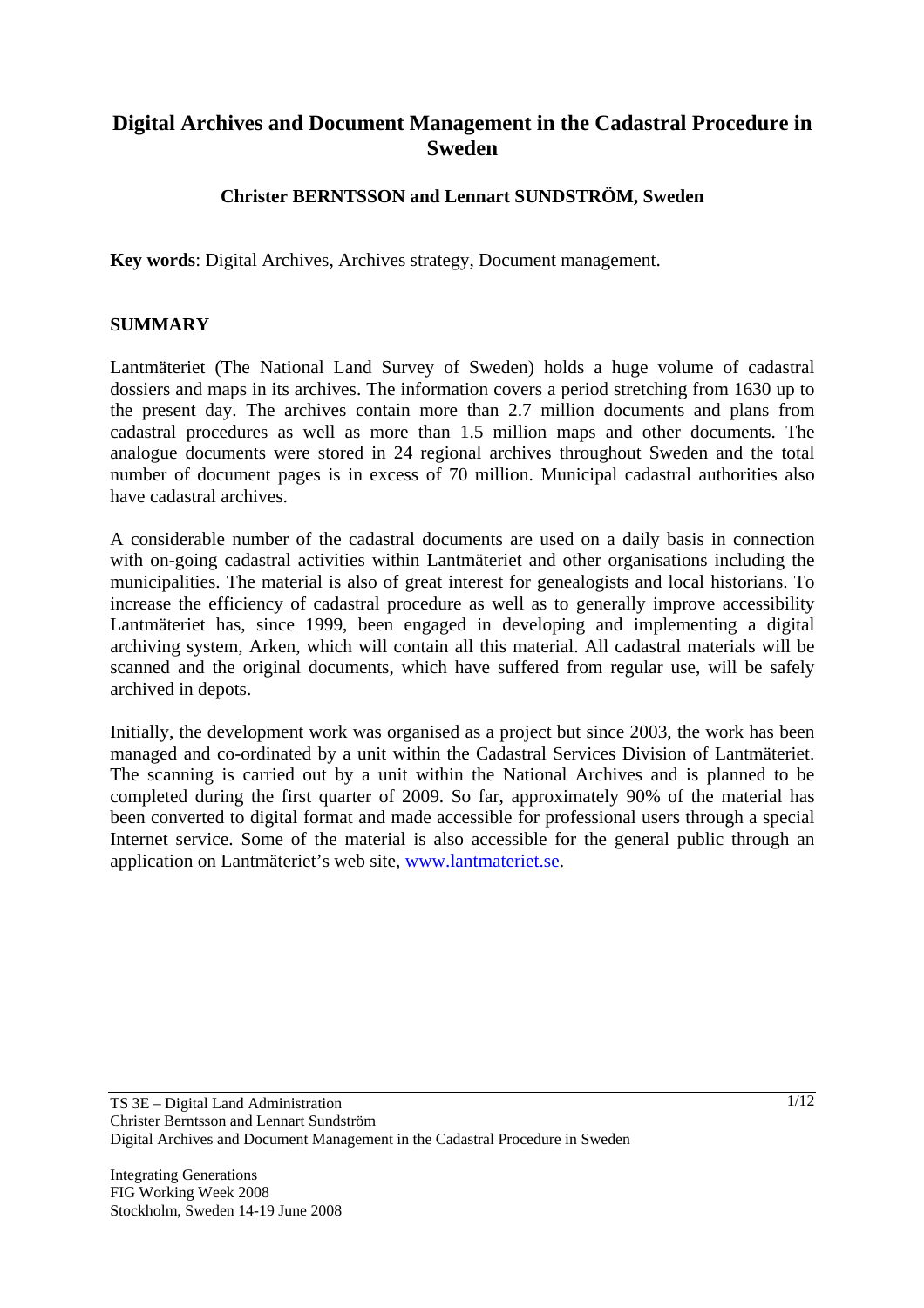# **Digital Archives and Document Management in the Cadastral Procedure in Sweden**

## **Christer BERNTSSON and Lennart SUNDSTRÖM, Sweden**

## **1. INTRODUCTION**

Lantmäteriet (National Land Survey of Sweden) holds a very large volume of historical maps and documents in its archives. The information covers the period from 1630 to the present day. In an international perspective the collections are unique. In the archives more than 2.7 million dossiers from cadastral procedures are stored, as well as more than 1.5 million maps. The total number of document pages exceeds 70 million.

## **1.1 About Lantmäteriet**

Lantmäteriet, with it's headquarters in Gävle, is a government agency and the leading producer of geographic databases and maps in Sweden. Lantmäteriet is also responsible for property formation, the maintenance and registration in the Real Property Register and makes available comprehensive amounts of information about the country's 3.2 million real properties. From 1 of June 2008 Lantmäteriet is also responsible for the Land Register.

Lantmäteriet's clients include central and local government authorities as well as private sector companies and the general public. We have a total of approximately 2 300 employees at around 100 offices located throughout Sweden.

## **1.2 Archives Strategy**

In 1998, Lantmäteriet adopted an archive strategy. The strategy entailed:

- The creation of digital versions of the paper-based original material.
- Dissemination of the archived material through Internet-based interfaces complemented by the creation of an organisation well adapted to this purpose.
- Structuring, organising and making an inventory of the contents of all archives both analogue and digital.
- Depot storage of the analgue archives after scanning.

## **2. ARCHIVES OF LANTMÄTERIET**

## **2.1 History**

Lantmäteriet's archives date back to the beginning of organised surveying activities in Sweden. In 1628, the mathematician Andreas Bureus was charged with the task of surveying and mapping all of the provinces of the kingdom with their parishes and villages. The focus was on taxable land owned by peasants.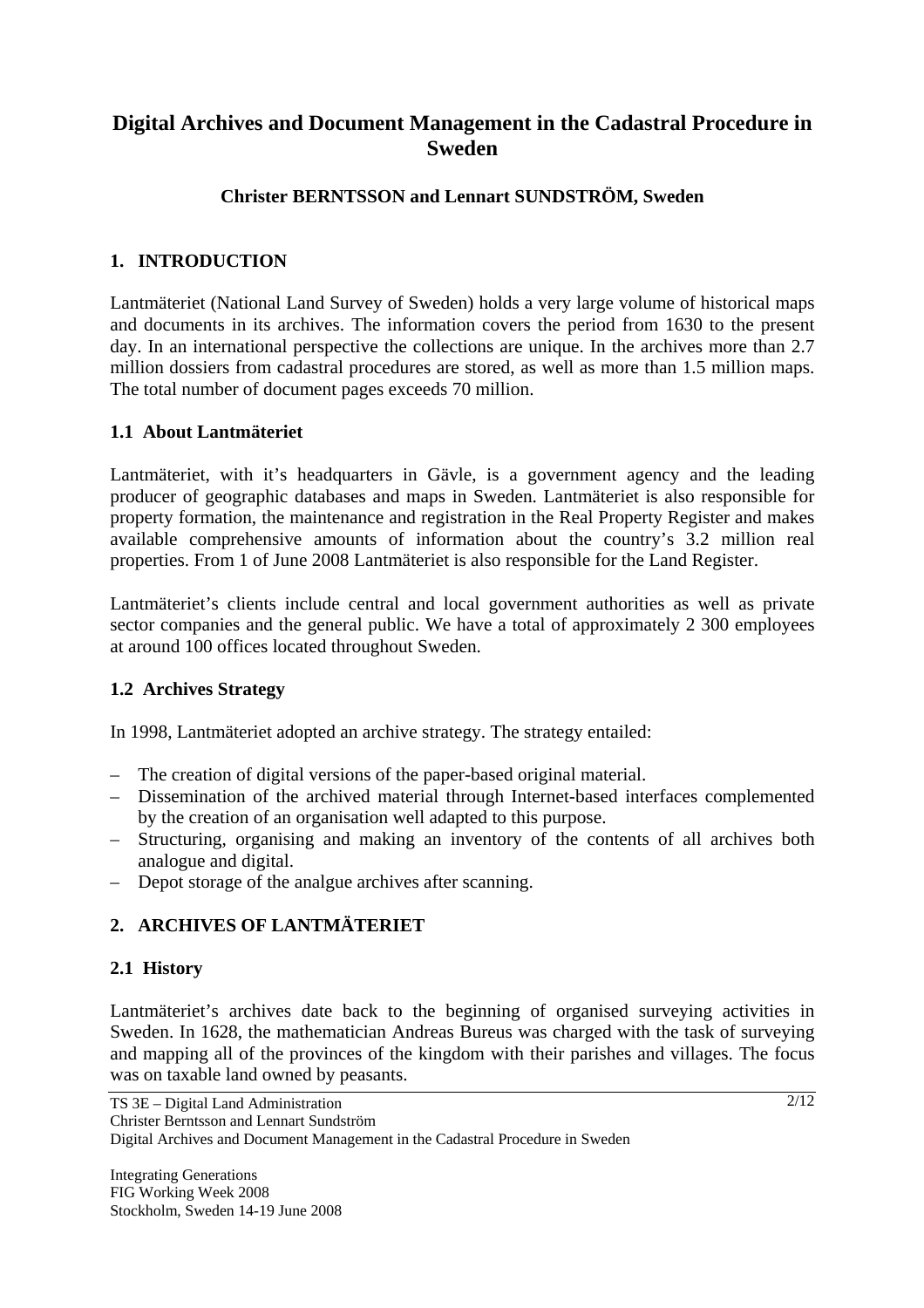At that time, the king, Gustaf II Adolf, was engaged in the Thirty Years War, and this, together with his ambition to establish sound Government authorities led to the foundation of the first surveying authority. The maps, called geometriska jordeböcker (geometric land records), were collected in bound atlas volumes and were prepared to complement the existing written land records.

Initially, the material was archived in the royal castle in Stockholm, but was moved to a new building in the beginning of the 1690s. Fortunately this saved the material from being destroyed in the great fire in 1697 when the entire castle was burnt down.

From the middle of the eighteenth century the central archives were expanded by the inclusion of materials, which were the result of cadastral procedures carried out in connection with a major land reform - the Laga Skifte Act of 1827 – which was aimed at modernising agriculture in Sweden. At that time, regional archives (now county cadastral authority archives) were also set up, one in each county, to meet the needs of the regional survey organisation. These archives still exist today and a large volume of material has been added to them through the years. The system that was introduced involved the creation of three separate dossiers containing maps and descriptions: one, containing the original documents from the cadastral procedure, was archived in the regional archive, a second was handed to the involved parties and the third was sent to the central archive (the Land Survey Board archive). Many of the maps have an aesthetically attractive design.

## **2.2 Volumes**

The county cadastral authority archives contain about 2.7 million dossiers. Every year an estimated further 15,000 dossiers are added. The central archive contains more than 250,000 dossiers and maps. More than seventy million documents and maps have to be scanned if all materials are to be converted to digital format. It was, therefore, critical that the right decisions were made when the methods for data capture, the file format for storing, the storage media and technique for presentation were decided on.

#### **2.3 Usage**

The original materials have been and, in fact still are, used as the basis for documentation of property sub-division and property formation activities through the years. As the archives contain a complete documentation of the division of Sweden into real property units, they are an important source of information for activities related to planning, ownership rights, financing, statistics and taxation. The Real Property Register is a comprehensive compilation of the textual and map contents of the archives, and is used to investigate the status of a property sub-division. But since the register does not have legal status, retrieval of the source documents from the archives is generally necessary. Because of the frequent use of the original documents some of them are now in a poor state and can, at times, be difficult to read. The county cadastral authorities still receive documents from new property formation activities and other documents concerning the use of land, such as building plans and more.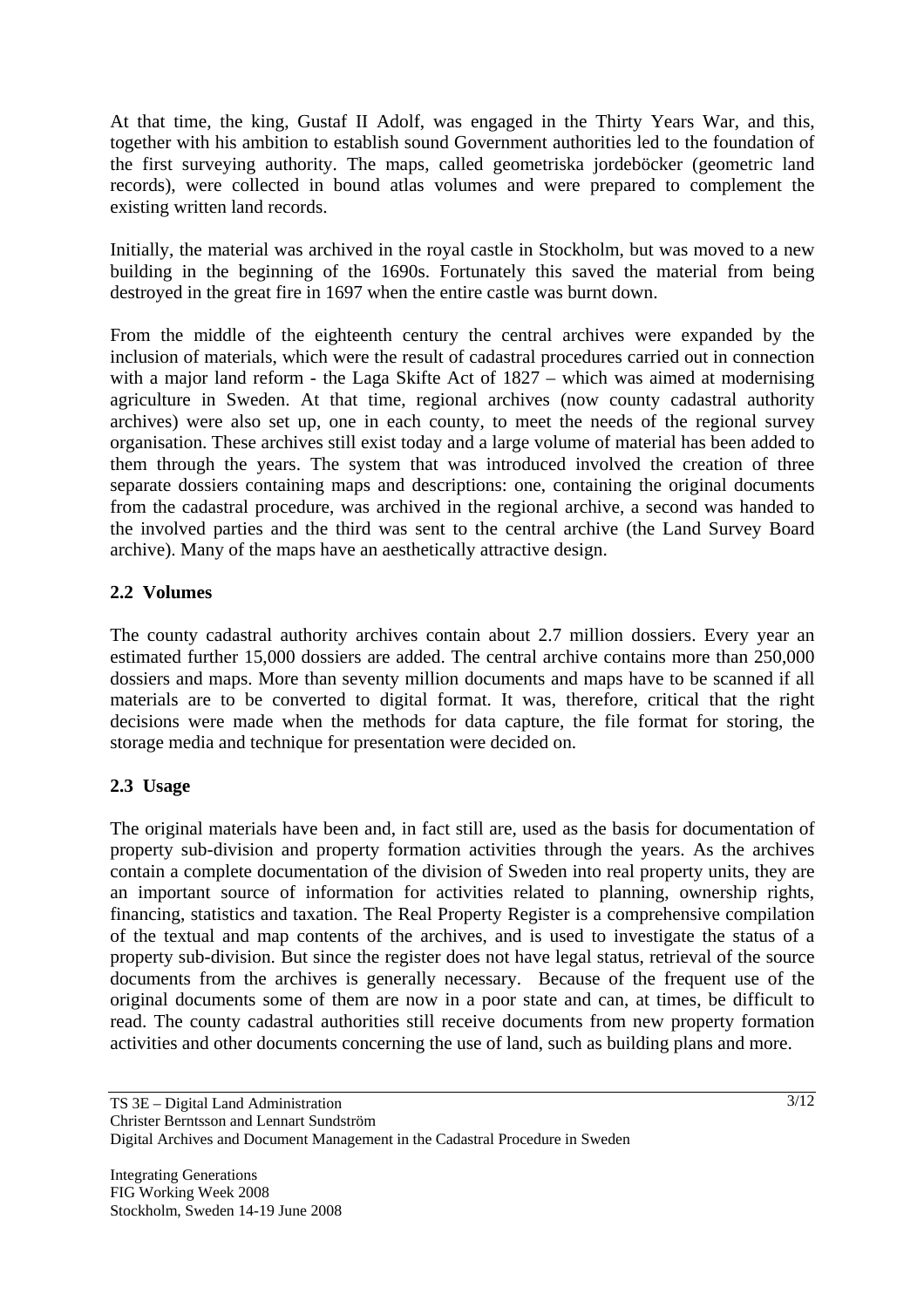As the material kept in the central archive has not been used to the same extent as that in the county cadastral authority, and as the storage facilities have always been more suitable, its quality is, in most cases, better. In total, between 200 and 250 000 dossiers are retrieved from the archives every year. Today the archives are mainly used for property formation activities at Lantmäteriet. Other significant user groups are, in order of volume, the general public, estate agents and different governmental authorities. Interest from the general public is probably the main reason for the recent increase in the use of archive materials. The materials are also of great interest for genealogists and local historians.

## **3. CONVERSION TO DIGITAL FORMAT**

## **3.1 The Digital Archives project**

During the 1990s Lantmäteriet carried out a number of experiments and projects related to the conversion of differing archive materials to digital format. By 1998 this work had resulted in the creation of sufficient material and experience on which to base the archive strategy that is described above. To implement the strategy a project titled "Digital archives" was started and was continued during the period 1999 to 2002. Within the framework of the project technical and administrative solutions for its implementation were formulated and tested in three pilot projects.

The archive system that has been developed is called Arken and contains automated routines for loading large volumes of scanned images, databases for metadata, original files and working copies as well as interfaces that make it possible for users to access the information. A connection between Arken and the job handling system used in cadastral procedures (Trossen) has also been developed.

Since 2003 the management of the conversion of Lantmäteriet's archives is the responsibility of the Cadastral Services Division and is organised as an activity within the line organisation. A special group is responsible for co-coordinating and managing data capture of the county cadastral authority archives. The conversion of 38 municipal cadastral authorities' archives is also co-ordinated by this group.

## **3.2 Co-operation with the National Archives**

From the mid 1980s Lantmäteriet had its own map restoration centre, with a staff of just over 20 persons, where maps from the regional cadastral authorities' archives were repaired and restored. The National Archives had a unit for microfilming mainly of parish registers, and during the 1990s the unit participated in several of Lantmäteriet's data conversion development projects. When Lantmäteriet started the Digital archives project the feasibility of increasing co-operation with the National Archives was considered and during the autumn of 2002 an agreement concerning the future of the restoration centre and the microfilming unit was concluded. The main points in the agreement were that: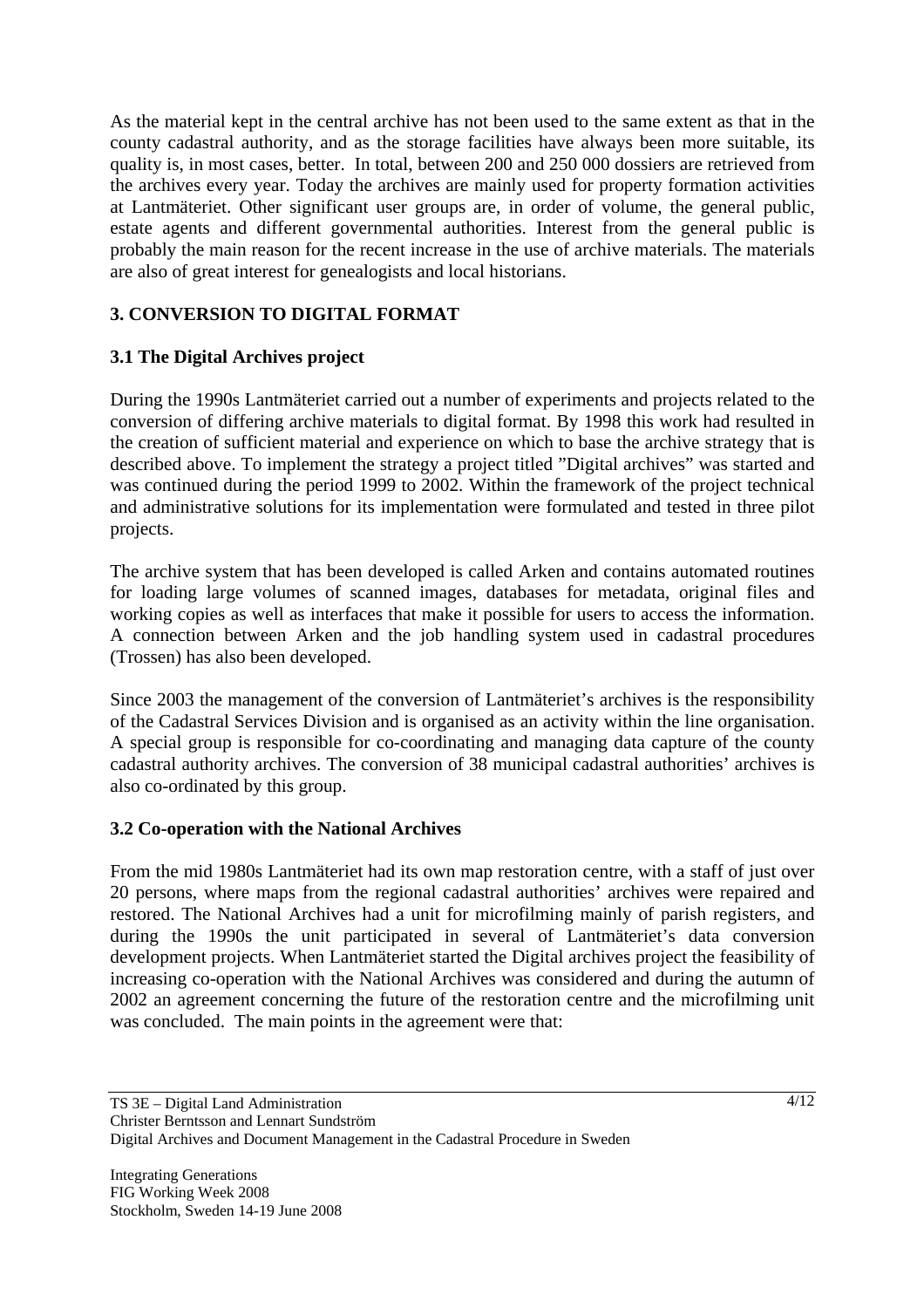- The National Archives would take over full responsibility for Lantmäteriet's map restoration centre which would be integrated with the microfilming unit.
- Lantmäteriet agreed to utilise the services of the newly formed unit for all data conversion of its archives.
- The county cadastral authorities' archives would be handed over to the National Archives and the regional archives in conjunction with the data conversion.

## **4. THE PRESENT SITUATION CONCERNING IMPLEMENTATION**

## **4.1 County Cadastral Archives**

The conversion of the county cadastral authorities' archives is being carried out according to a plan, the basic version of which was finalised in 2002. The plan has, since then, been evaluated and is reviewed annually. At present, approximately 90% of the total volume of materials in the county cadastral authorities' archives has been converted to digital format and is available in Arken. Our future plans are that all archives will have been converted to digital format by the mid of 2009.

## **4.2 The Municipal Cadastral Authorities' Archives**

Our ambition has been to create a national digital cadastral archive in which all cadastral documents will be accessible, irrespective of whether they are in central or local government archives. The history of the creation and development of cadastral archives in Sweden is a long story of shared responsibility. Since the 1600s, municipal authorities and the State have stored their cadastral information in separate archives and this has resulted in the present situation in which information about a property unit can be found in more than one archive.

There is, therefore, co-operation with the municipal cadastral authorities which makes it possible for them to store their data in Arken. The municipal cadastral authorities pay for the scanning of their archives and have agreements with Lantmäteriet concerning the storage of and access to the digital data in Arken. Most of the municipal cadastral authorities have chosen to convert their archives at the same time as the county cadastral authorities' archives are scanned.

## **5 CHALLENGES**

## **5.1 Challenges for the Digital Archive project**

Lantmäteriet has faced many challenges as a result of the decision to build a digital archive. Some of the most significant has been:

- To reduce the handling and subsequent deterioration of millions of historic and archived documents while at the same time providing greater access to the information.
- To provide an easy to use web based interface which could be used by novices and experts alike to locate, browse, view and download the cadastral information as seamlessly as possible.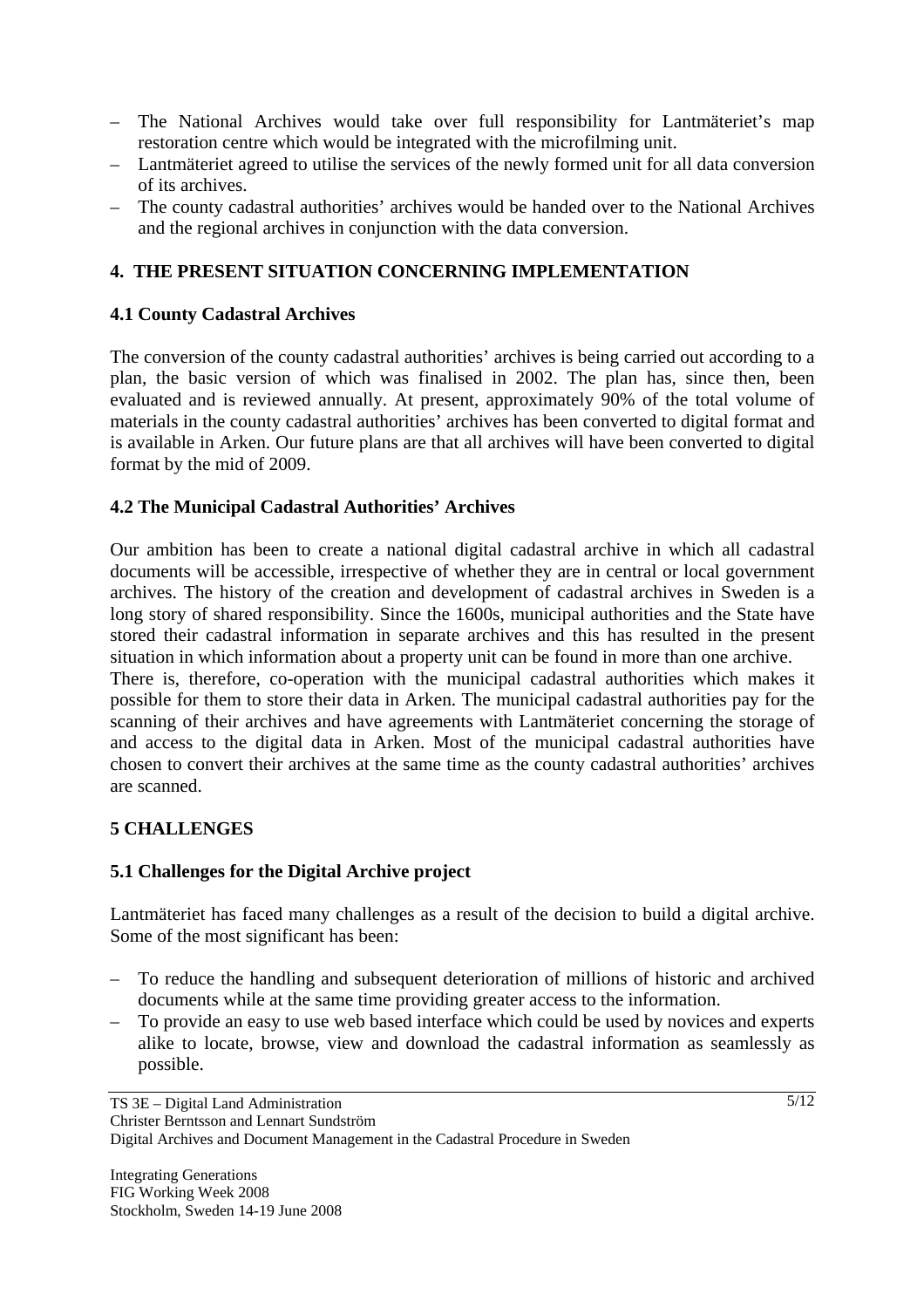- To find a cost effective and standardised file format which authenticates the original paper based material as accurately as possible.
- To set up a system maintenance plan for constant and continual maintenance. Areas had to cover hardware, software and data, back up procedures, standards and migration plans.
- To agree on content of metadata together with an appropriate method for storage and accessing the information.
- To develop a system robust enough to withstand possible technological failures, changes in computer platforms and media and possible changes in management and funding.
- To meet legal requirements according to Swedish Law.
- To research and implement a technical architecture based on industry standards and best practices in line with the goals and the budget of Lantmäteriet.
- To find a cost effective and potentially long-term method to store large quantities of digital information.

The digital archives project commenced in 1999. Two fullscale pilot projects took place in 2000 and 2001. The experiences from these projects meant that many of the questions relating to technical solutions, quality controls and organisational requirements had to be reconsidered before implementation throughtout the country could be carried out.

## **5.2 Challenges Ahead**

The technology which supports the digital archive is continuously evolving and changing as time goes by. One of the greatest challenges for the way forward is to ensure the preservation and accessibility of the 70 million documents in the future. Other challenges ahead include the following:

- To develop the system so it becomes as self-sustaining, self-monitoring, and self-repairing as possible.
- To ensure strategies pertaining to technological obsolescence, technical failures, disaster recovery and security are regularly updated and implemented.
- To protect against data loss.
- To effect the transition from traditional paper-based legal documentation to digital documents with electronic signatures.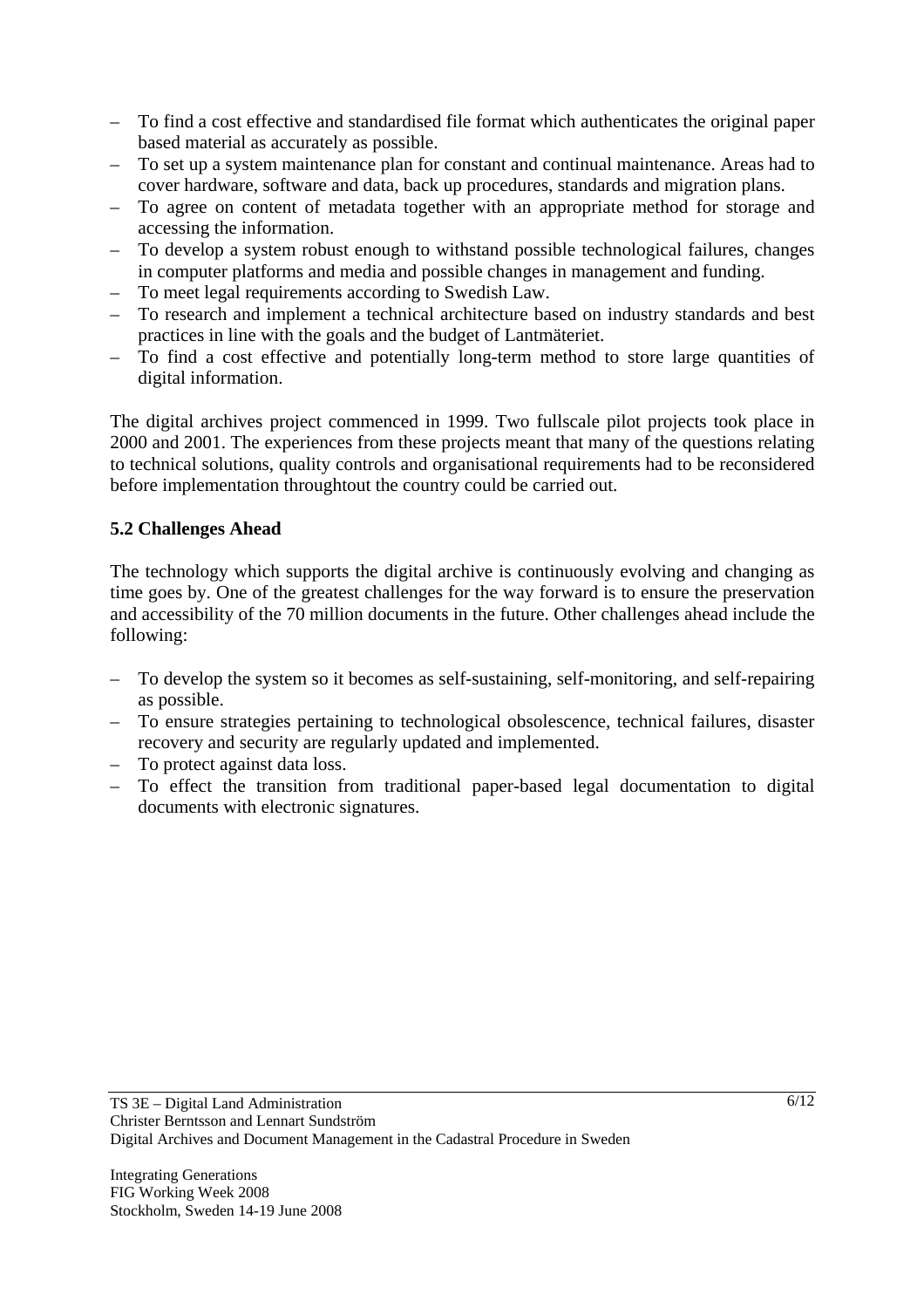## **6**. **TECHNICAL OVERVIEW AND HOW TO ACCESS THE DIGITAL ARCHIVE**

## **6.1 Technical Overview**



System map for Arken (extract)

The Arken digital archive is based on a series of databases used to store compressed files of the original information. All metadata is stored in the Live Link Discovery Server database which is designed for free text searches. Arken Query is a web service developed in Java used to access information from LLDS.

The Archive System must be accessible from the cadastral client, the Web client for land registration as well as from the Web client for search and querying of cadastral information.

The identifier in the Archive System is the unique transaction identity that is assigned to a procedure when an application for a cadastral or land registration case is registered. Other searchable attributes are parcel numbers and parcel owners.

The original paper based cadastre images are scanned as TIFF images and these are saved on magnetic tape. These can be accessed using a Hierarchical Storage Manager or tape robot. Due to the size of the TIFF files, they are compressed in DjVu format and viewed via one of the web based interfaces using a plug-in and browser.

The Arken system has a number of web based interfaces include 'Archive Search', 'Property Search' and 'Historical Maps'. Archive Search is a service provided to contractual customers whereas Historical Maps is a service offered to the public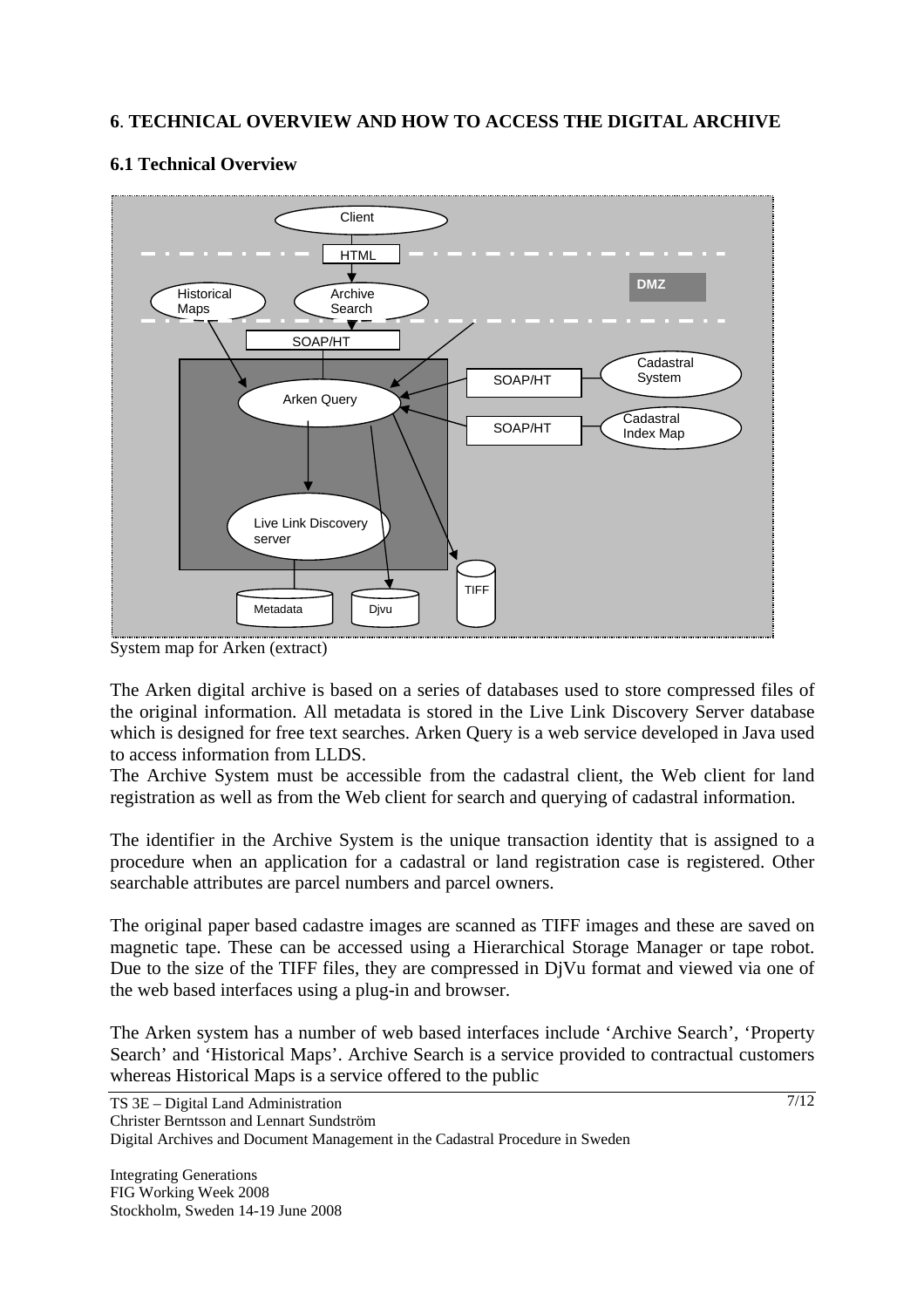Material from Arken can also be accessed from other programs using a service called Arken Proxy. This service is currently being used by external users who wish to create their own web based interface; and internally to allow access to the digital archive from other programs which incorporate the documents as part of their daily task.

## **6.2. Access for the General Public**

The major change which the digital archive system will lead to is that the materials is generally available via the Internet. Through a web service, called Historical Maps, via Lantmäteriet's web site www.lantmateriet.se the general public can study old maps and documents and also order analogue and digital copies of them. Public access is limited to material created prior to 1928 in line with Swedish law regarding privacy.

In the beginning of 2008 the number of visitors to the web service has been 20 000 per month. Many persons who earlier have visited our offices to study old maps and documents can now sit at their own computers or at a public library and look at digital copies of the materials. The number of users of the service is expected to continue to increase. Separate copies, both analogue and digital, of the material can be obtained from Lantmäteriet's Customer Services.

## **6.3 Access for Professional Users**

It is possible to obtain direct access to Arken via different interfaces. As some of the information in the cadastral archives may contain personal information to which access is limited by Swedish law this is a service which is only available for professional users and a special agreement is required. ArkivSök (Archive Search) is a web service that can be accessed via Lantmäteriet's web site. The service provides access to all of the material in Arken – cadastral dossiers, plans and provisions as well as historical maps from Lantmäteriet's central research archive. Type the name of a village and you can see all of the cadastral procedures and historic mapping that has been carried out in the village. It is also possible to print out a simple copy.

At Lantmäteriet a direct link to Arken – Cadastral Index Map (mapping system) and Cadastral System is used. Retrieval of data is easy: click on a real property on the map to move to the Real Property Register, then click on the designation of the dossier to which the cadastral procedure belongs or on a plan and the dossier in which you can study maps and documents is opened. The same function, with clickable dossiers, is available for external systems that use real property information via a new service, ArkenProxy. A number of distributors of real property data have begun to use this link to Arken in order to be able to offer their clients complete real property information.

## **7. THE IMPACT OF THE CONVERSION PROGRAMME ON THE ACTIVITIES OF THE CADASTRAL AUTHORITIES**

To evaluate the impact of the conversion programme on the county cadastral authorities, Lantmäteriet carried out a study of the activities of cadastral authorities in those counties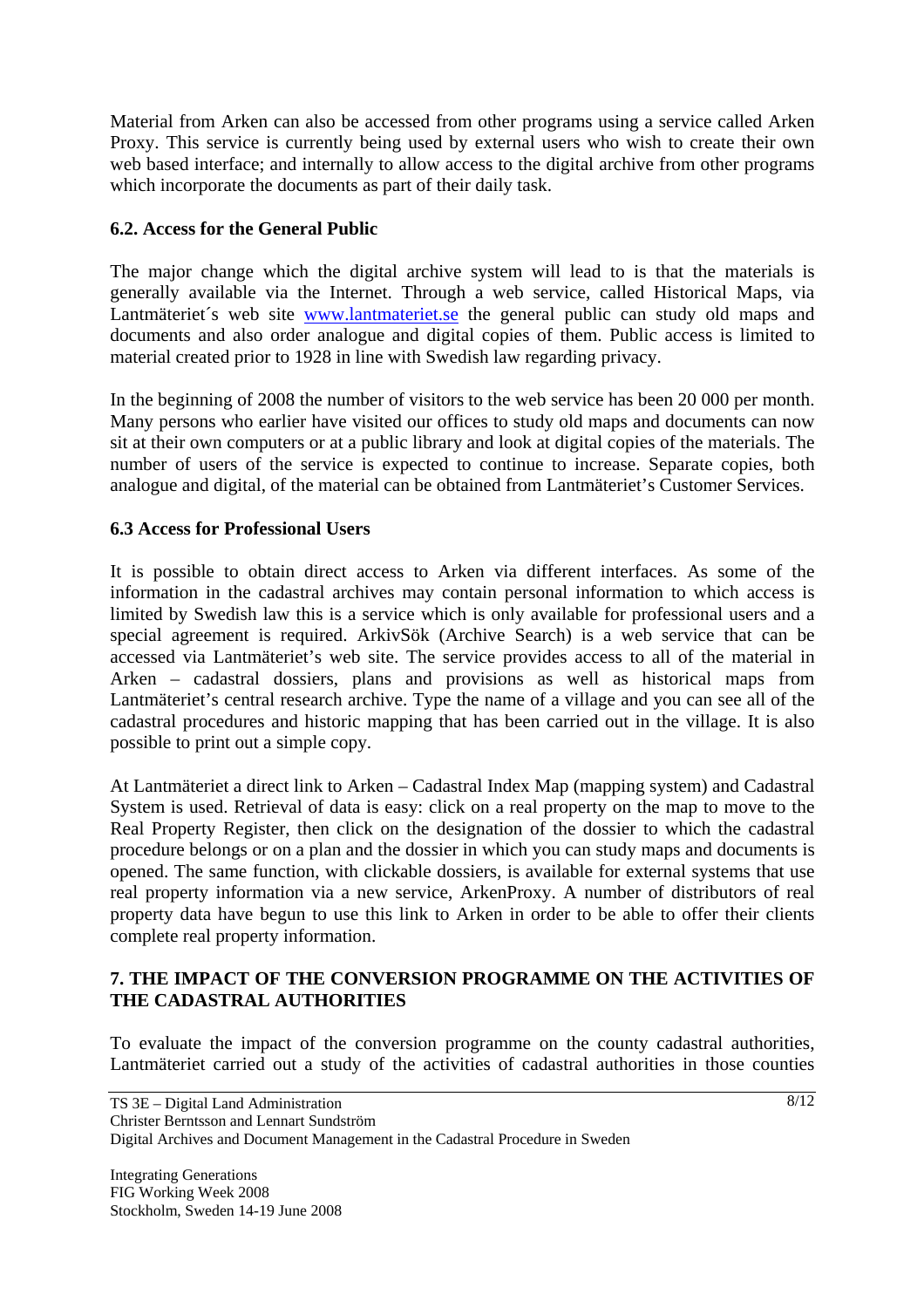which have most experience of working with the digital data. Irrespective of the type of office or location it could be seen that experiences of working with digital archive data have been, on the whole, overwhelmingly positive.

## **7.1 Saving Time**

Irrespective of the type of activity or office, in general it can be stated that the time previously required to go to an archive, choose, retrieve, copy and replace documents and then return to the workplace has always been saved. A study that was carried out before the data was available in digital format showed that at Lantmäteriet 200 000 dossiers were retrieved from the archives every year. Time and motion studies also showed that it took, on an average, ten minutes per dossier to retrieve and replace a dossier in an archive. Today, using Arken and Trossen, it takes only a matter of seconds to retrieve a dossier to a computer screen.

## **7.2 Improved Service – Shorter Handling Times**

Irrespective of which office a client visits or contacts by telephone to request information from a dossier, it is generally possible to answer questions or provide a copy of documents immediately. Previously, and almost without exception, there would be waiting times of varying length depending on whether or not the archive was in-house or at another place. With the new system, visitors can, easily and on their own, study documents using the computer terminals that are available at the larger offices.

## **7.3 A Better Working Environment**

One of our staff members commented as follows: Arken has made all aspects of our everyday work much easier to carry out and led to a high level job satisfaction. It can be compared with the introduction of the Land Databank System and other computer-based presentation systems some years ago. When there is a need for access to documents in order to answer a question concerning a specific cadastral procedure it takes only a few seconds to retrieve the information and then continue working. This can be the case with an on-going job or with a visit or telephone call from a client. Finding all of the required information in a particular dossier in the archives can be difficult to do in a single search as other questions often arise during the continued handling of a case. By always having access to dossiers on the computer screen it is possible to go back to a document several times. Previously, several visits to the archives could be necessary, which was always a source of irritation. The challenge today of course is to minimize the risk of repetitive strain injuries!

## **7.4 Better Quality**

Rapid and easy access to documents has meant that more checks can be made in both cadastral procedures and in other activities. This leads to improved quality in both the procedures themselves and in the contents of the Real Property Register.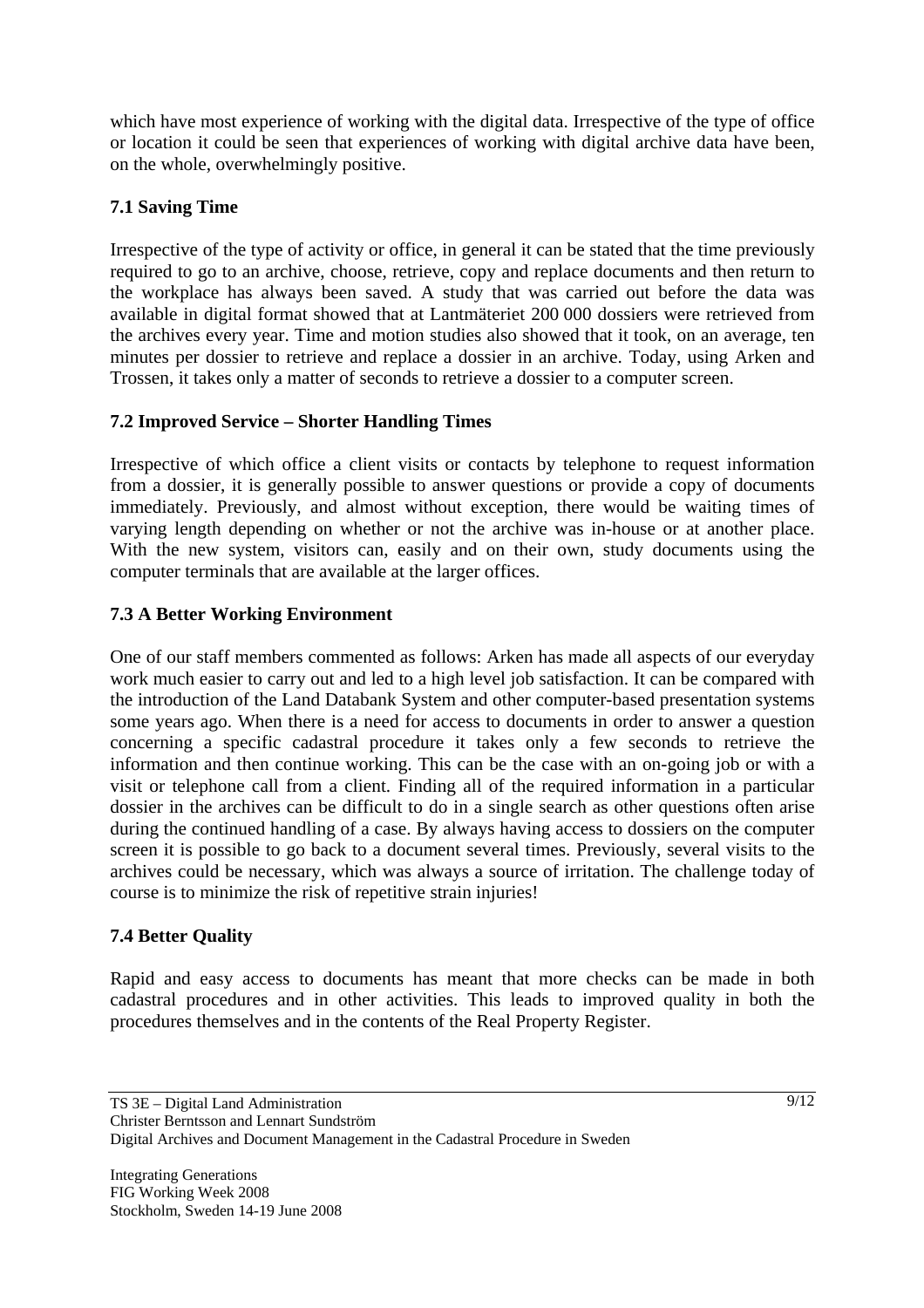## **7.5 A more Flexible Organisation**

The conversion of the cadastral archives to digital format represents the final stage of the transition to a modern system in which all of the basic information that is needed for carrying out cadastral procedures and many other cadastral activities is accessible in digital format, which began with the creation of the Land Databank System and the introduction of digital cadastral index maps. The system makes it possible to carry out many tasks in completely different places from where a cadastral procedure was carried out or was requested. During peak workload periods it is now possible to move work to where capacity is available instead of having to temporarily move staff. Furthermore, for areas of activity in which available competence is under-utilized it is possible for staff to work regionally rather than only locally which, in turn, means that it is possible to concentrate competence at a number of places in Sweden instead of splitting resources between several offices. An example of this type of competence is complex real property investigations.

## **7.6 Lower Costs for Premises**

At the 24 county administrative headquarters where the archives were located the need for office space, rental and running costs for them decreased significantly. These savings are partially neutralized by the fact that depot storage also costs money. The costs for renting and running these offices can be further decreased as there are now increased possibilities to move offices to other premises when there is no longer a need for archive space. So far, since the archives were converted, offices in the county administrative centers of Stockholm, Mariestad, Nyköping and Halmstad have been moved to other premises. Even costs for those offices that do not house original archives can be reduced since there is no need for space for shadow archives or for equipment for reading microfilm.

## **7.7 Summary of the Impact on Lantmäteriet's Activities**

It is clear that the creation of digital archives has significantly contributed to the achievement of the targets that the government set for Lantmäteriet's cadastral activities, namely that:

- Handling times for cadastral procedures should be reduced and adapted to the case type and client requirements.
- Handling of cases should be more efficient so that costs for the involved parties can be reduced.
- Client satisfaction should be maintained concerning treatment and be increased concerning handling times and costs for cadastral procedures.

## **8. WHO ARE THE USERS OF ARKEN?**

The data is used for real property formation by both central and local government bodies. Within Lantmäteriet the data is also used for the expansion and improvement of the quality of the information in the Real Property Register and for building up GSD (Swedish Geographic Data). The local government authorities use the data for their MBK (Surveying, Computing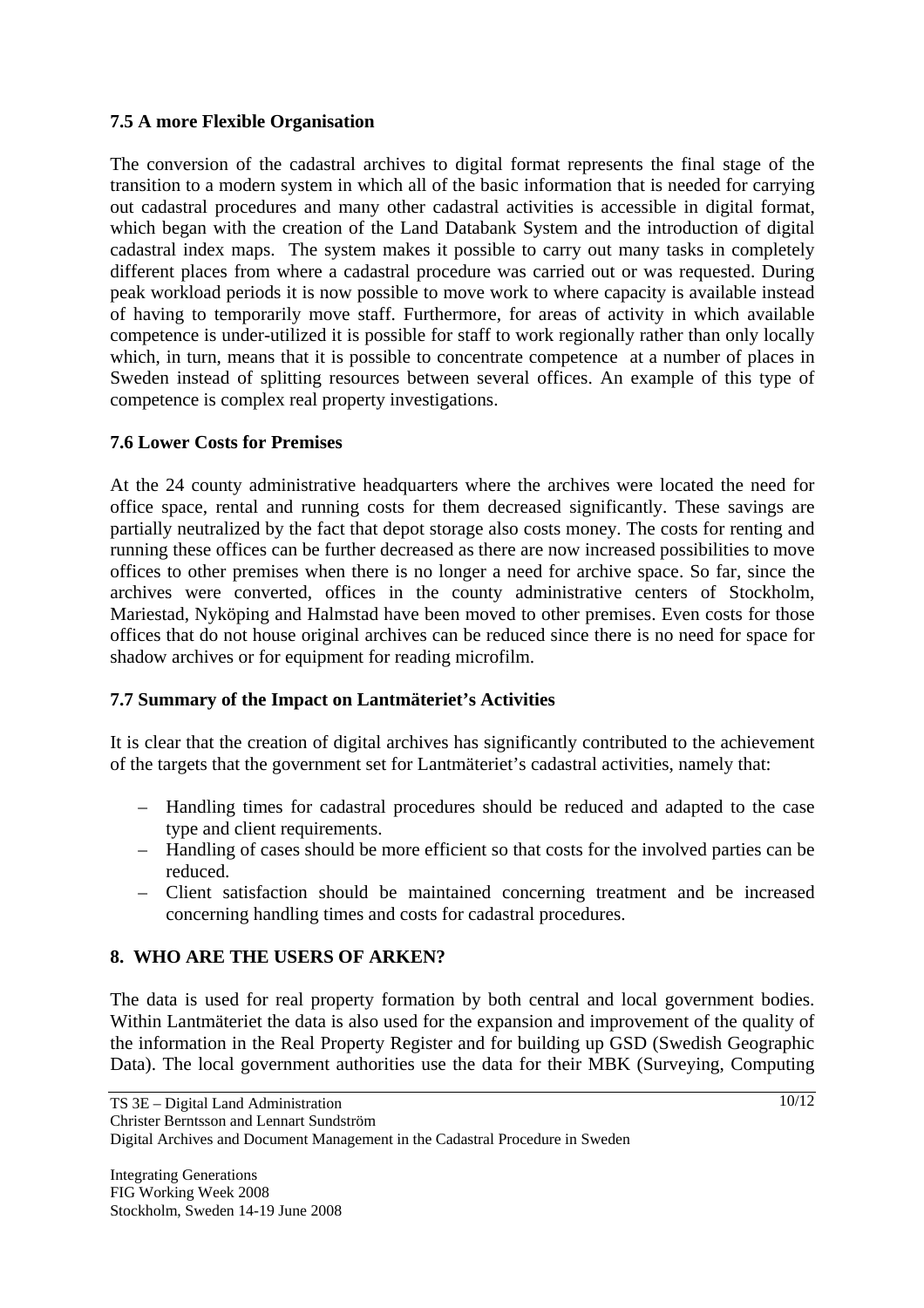and Mapping) activities, for planning of future land use and in the building and environmental sectors as the basis for decision making.

The data is used by other external professional groups for analyses and as the basis for the formulation of policies concerning land and environmental issues as well as for research and studies in the nature and cultural conservancy fields. Amongst the general public the main users are local history and genealogical researchers; in addition, private land owners often retrieve data about their properties.

In 1999, before the decision to convert the county cadastral authorities' archives to digital format was taken, a study to evaluate the extent to which the material in the cadastral archives was used was carried out. The study showed that approximately 100 000 dossiers were used annually internally and around the same number externally, making a total of approximately 200 000 dossiers per year in the whole country. This figure can be compared with statistics for 2007 when more than 1 million dossiers were retrieved via the Arken system. The increased use of the data indicates that the demand for a complete set of real property information is large. When information is easily accessed its use increases, which should lead to improved quality and better legal security in those activities for which the data is used.

## **9. INCREASED USE OF ARKEN IN THE FUTURE**

The use of Arken outside Lantmäteriet by other national and regional organisations and private sector companies is expected to continue to increase during the next few years now that the build-up of the system soon is completed. In addition, there are other areas of activity in which easier access to digital data will offer possibilities, which did not exist with the old system for handling analogue data, but which will require changed routines, working methods and co-operation if the full benefits are to be realised. As the functionality in Arken is further developed and improved we can expect that the investments that have been made in the system will result in continued increases in efficiency and an increased use of the data in many sectors.